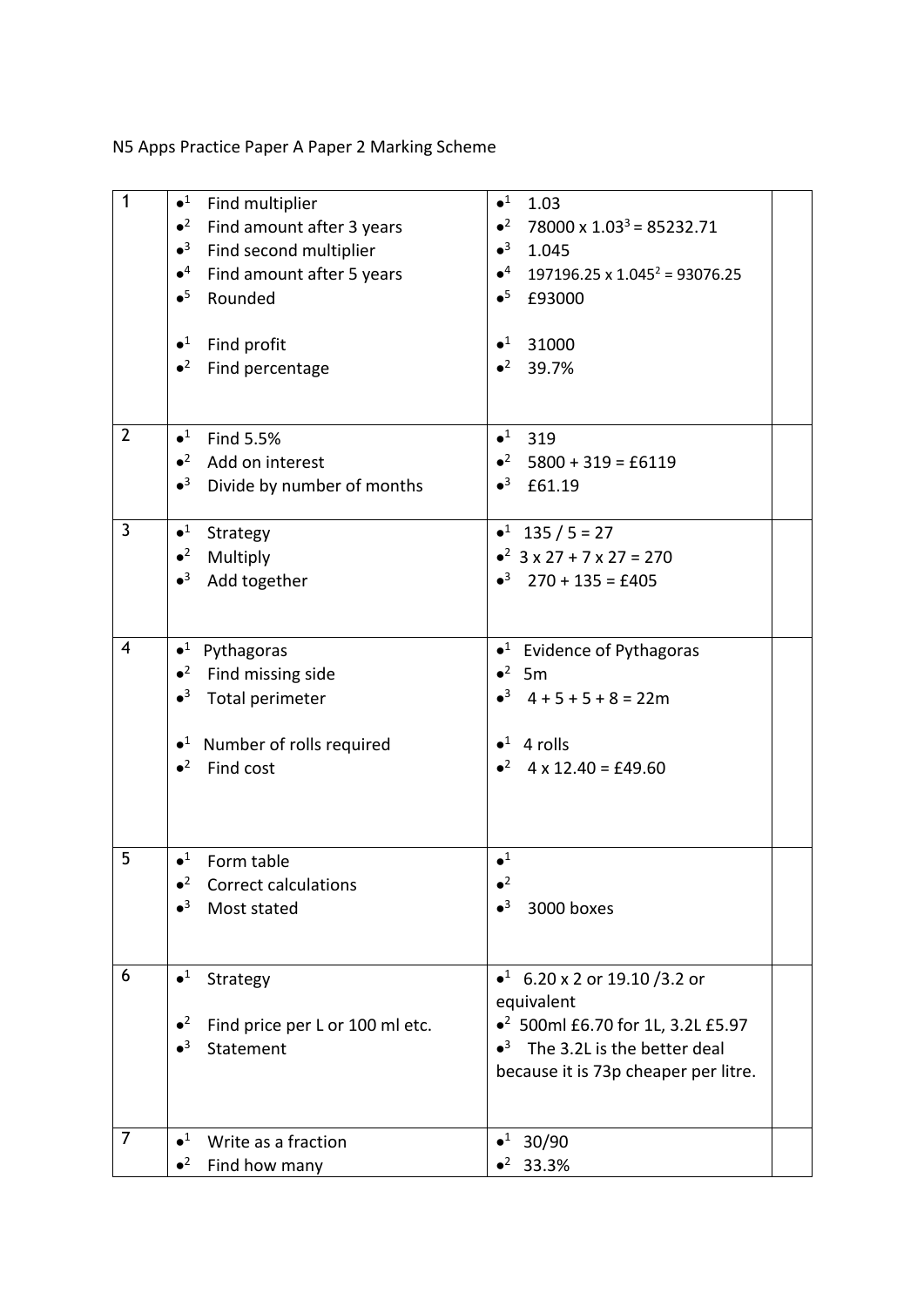|   | $\bullet^1$<br>One statement<br>$\bullet^2$<br>Second statement<br>$\bullet^1$<br>State probabilities<br>$\bullet^2$<br>Make comparable<br>$\bullet^3$<br>State probabilities | $\bullet$ <sup>1</sup> Same proportion of people<br>ordering tea<br>$\bullet^2$ In both shops coffee was the<br>biggest seller and hot chocolate<br>was the lowest<br>*Other statements acceptable<br>$\bullet^1$ 42/90 and 150/360<br>• $42/90$ and 37.5/90<br>$\bullet^3$ The shop in Glasgow has a<br>higher probability of the next<br>customer order a coffee. |  |
|---|-------------------------------------------------------------------------------------------------------------------------------------------------------------------------------|---------------------------------------------------------------------------------------------------------------------------------------------------------------------------------------------------------------------------------------------------------------------------------------------------------------------------------------------------------------------|--|
| 8 | $\bullet^1$ Find Median<br>Find $(x - x)^2$<br>$\bullet^2$                                                                                                                    | $•1$ 35<br>$\bullet^2$ 121,81,100,64,9,400,1,196                                                                                                                                                                                                                                                                                                                    |  |
|   | $\bullet^3$<br>Formula                                                                                                                                                        | $\bullet^3$<br>11.8                                                                                                                                                                                                                                                                                                                                                 |  |
|   | $\bullet^4$<br>State median Q1 and Q3                                                                                                                                         |                                                                                                                                                                                                                                                                                                                                                                     |  |
|   | $\bullet^1$<br><b>Compare Averages</b><br>• <sup>2</sup> Compare Standard Deviation                                                                                           | $\bullet^1$<br>On average most customers<br>visited the shop on Monday that<br>Tuesday<br>$\bullet^2$ There was less variation in the<br>number of shops on Tuesday than<br>Monday                                                                                                                                                                                  |  |
| 9 | $\bullet^1$<br>Find wage                                                                                                                                                      | $\bullet^1$ 9.70 x 180 = 1746                                                                                                                                                                                                                                                                                                                                       |  |
|   | Find pensions<br>$\bullet^1$                                                                                                                                                  | $\bullet^1$<br>174.60                                                                                                                                                                                                                                                                                                                                               |  |
|   | Find total deductions<br>$\bullet^2$                                                                                                                                          | $\bullet^2$<br>£763                                                                                                                                                                                                                                                                                                                                                 |  |
|   | Take home pay<br>$\bullet^3$                                                                                                                                                  | $\bullet^3$ £938                                                                                                                                                                                                                                                                                                                                                    |  |
|   | $\bullet^1$<br>Add up expenses<br><b>Subtract Expenses</b>                                                                                                                    | $\bullet^1$<br>£600<br>£338                                                                                                                                                                                                                                                                                                                                         |  |